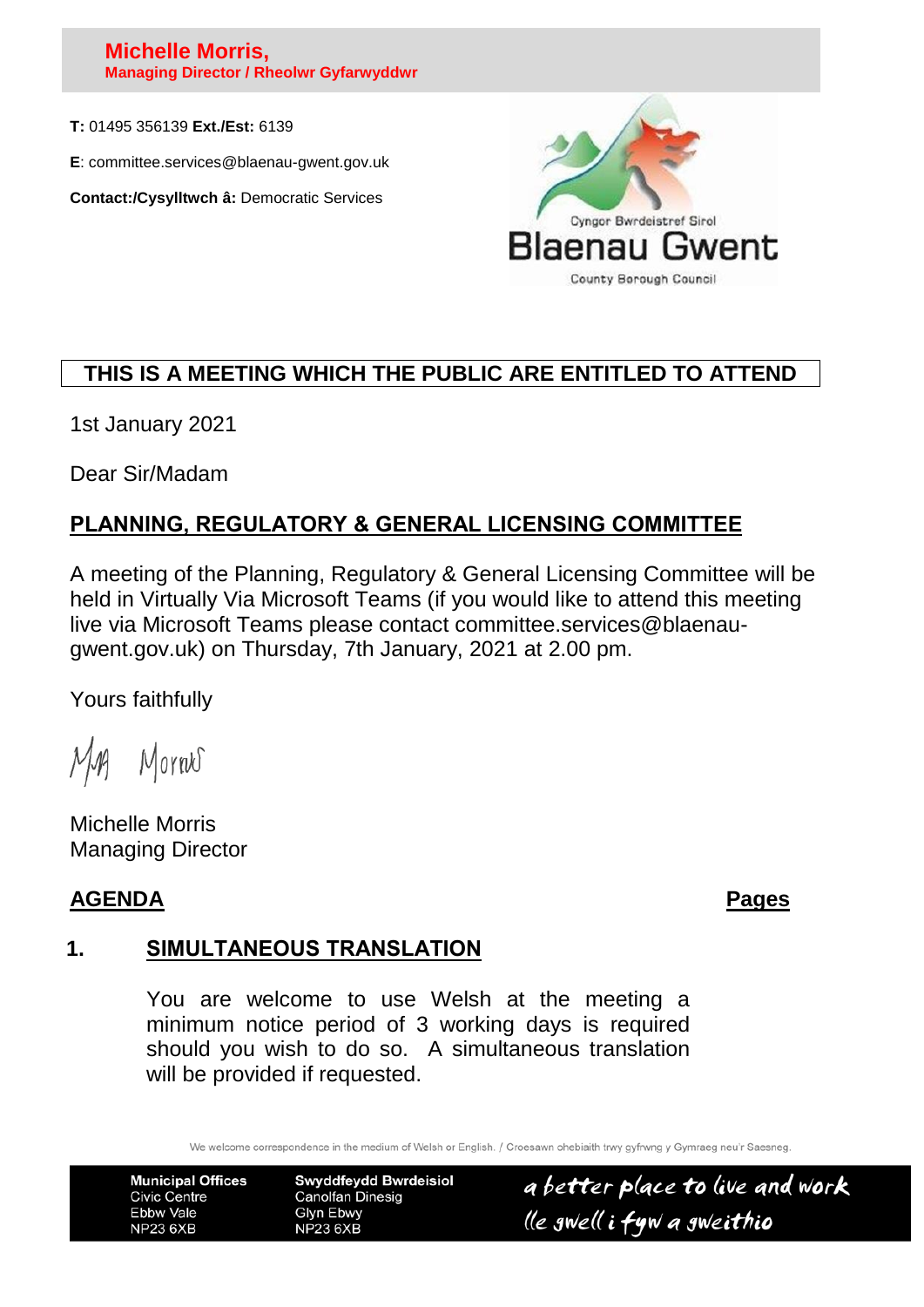### **2. APOLOGIES**

To receive.

### **3. DECLARATIONS OF INTEREST AND DISPENSATIONS**

To consider any declarations of interest and dispensations made.

#### **4. APPEALS, CONSULTATIONS AND DNS UPDATE JANUARY 2021**  $5 - 6$

To consider report of the Service Manager Development & Estates

#### **5. QUARTERLY PERFORMANCE INFORMATION QUARTER 2: JULY – SEPTEMBER 2020** 7 - 12

To consider report of the Service Manager Development & Estates

#### **6. PLANNING APPEAL UPDATE: 30MW SOLAR PARK AT WAUNTYSSWG FARM, ABERTYSSWG, RHYMNEY, TREDEGAR** 13 - 26

To consider report of the Service Manager Development & Estates

## **7. AREAS FOR MEMBER BRIEFINGS/TRAINING**

To consider.

#### **EXEMPT ITEM**

**To receive and consider the following report which in the opinion of the proper officer is an exempt item taking into account consideration of the public interest test and that the press and public should be excluded from the meeting (the reason for the decision for the exemption is available on a schedule maintained by the proper officer).**

#### **8. PLANNING APPEAL: SOLAR FARM AT WAUNTYSSWG, TREDEGAR** 27 - 30

To consider report of the Service Manager – Development & Estates.